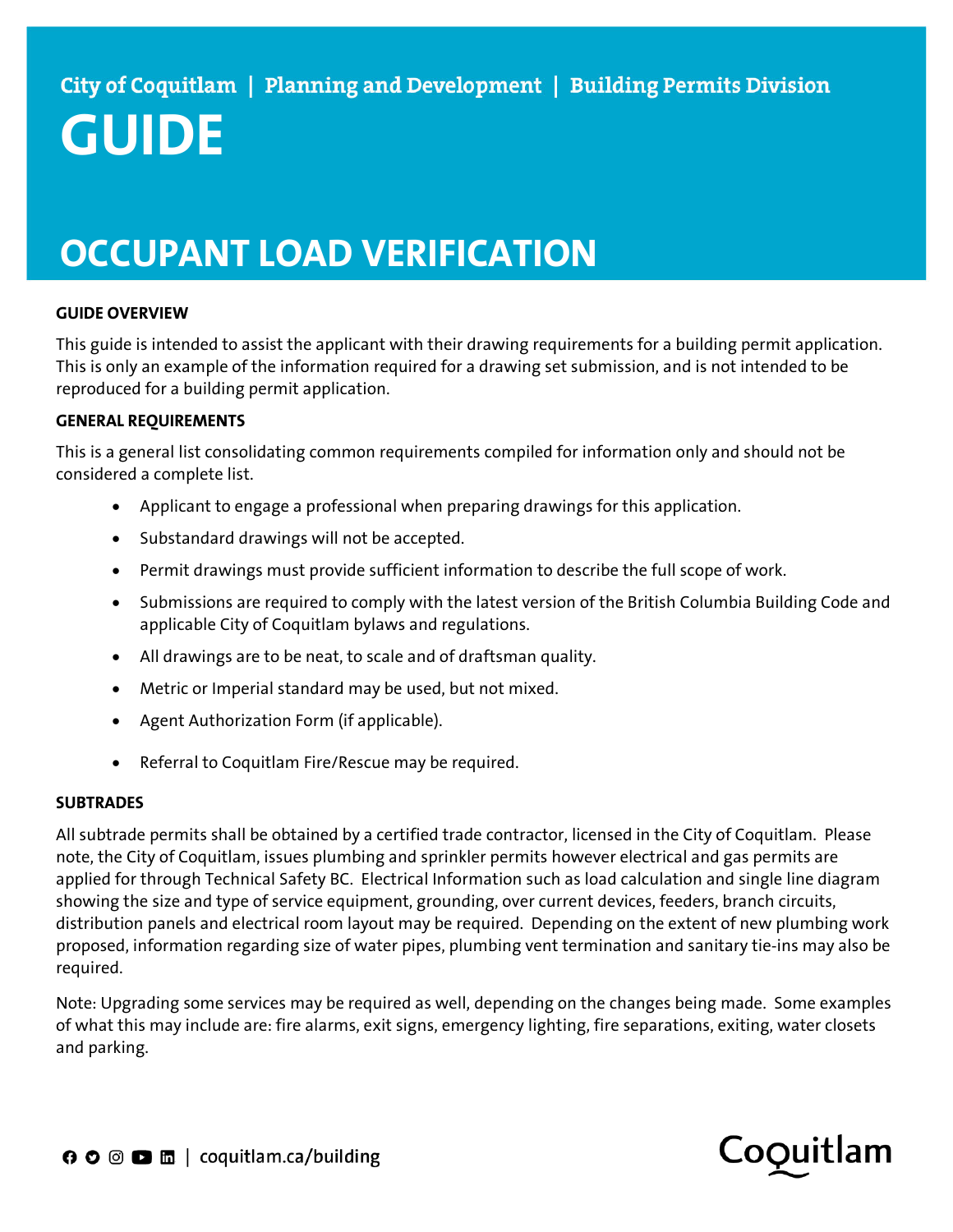#### **PERMIT SPECIFIC REQUIREMENTS**

- Two complete sets of drawings minimum format 24" x 36" at a scale of 1/4"=1'.
- Site Plan at a scale of 1/8"=1'.
- Land Title Document.

#### **FEES**

Per the City of Coquitlam's Fees and Charges Bylaw, you will have to pay an application fee when you apply. The permit fee is based on the calculated construction and is payable when the permit is ready to be picked up and issued. The fees are broken down as follows:

- 25% of the permit value when the application is made.
- Balance of the permit value when the permit is issued.

#### **INSPECTIONS**

Complete information on inspections can be found on our Inspections page.

- Buildings and/or structures requiring a building permit will also require inspections performed by City Building Officials.
- Plumbing permits for new plumbing systems and services will require inspections by City Plumbing Officials.
- Inspection by Coquitlam Fire/Rescue may be required.

#### **PLEASE SEE THE FOLLOWING PAGES FOR FURTHER REQUIREMENTS FROM FIRE RESCUE**

**This information is provided for convenience only and is not in substitution of applicable City Bylaws, Provincial or Federal laws and regulations. Always refer to official documents. The City is not responsible for errors found in copies or alterations of this document.** 

Planning & Development | 3000 Guildford Way | Coquitlam, BC | V3B 7N2 604-927-3441 | permits@coquitlam.ca



**O** ⊙ □ m | coquitlam.ca/building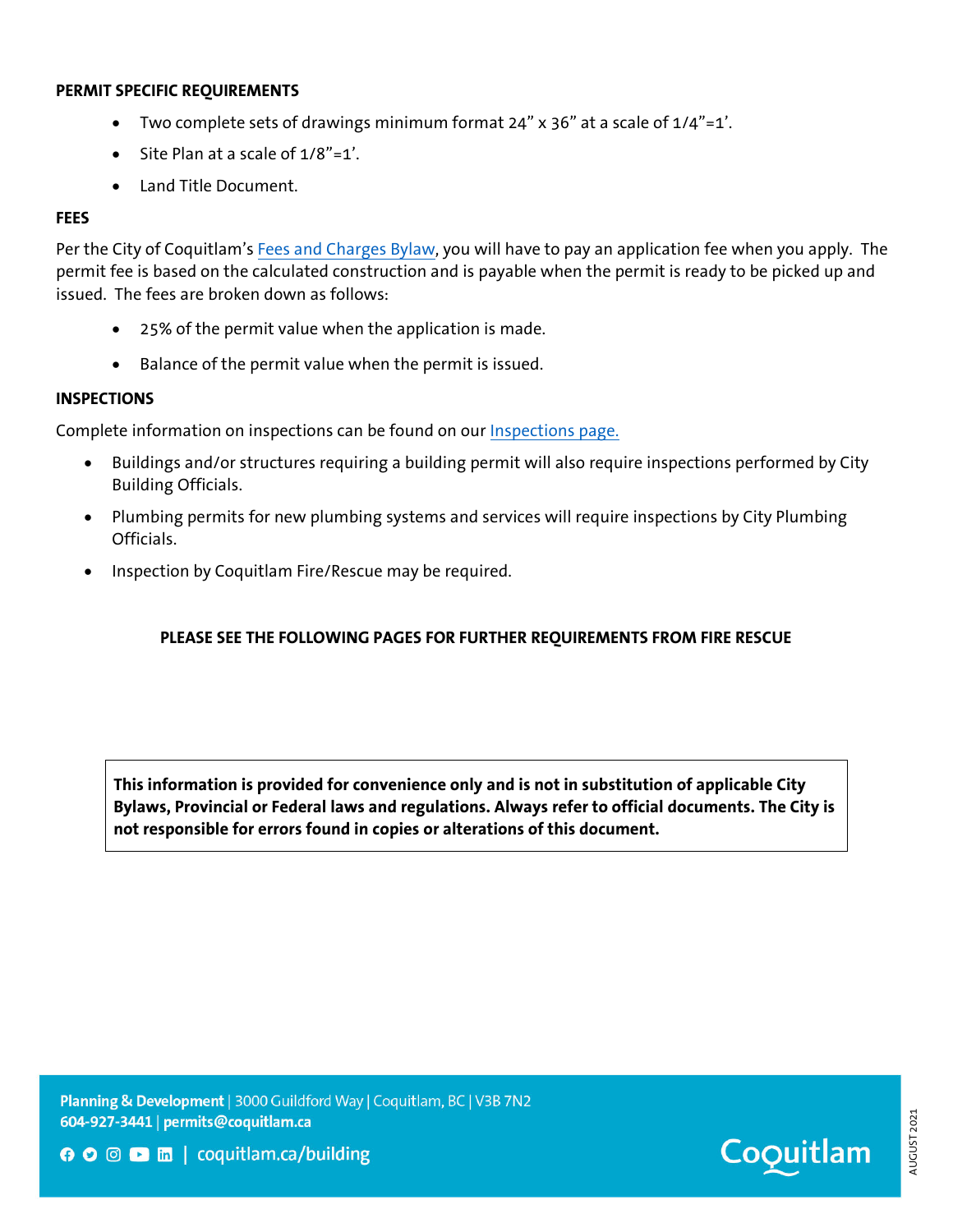Revised: Aug. 07, 2015

#### **1.0 PURPOSE**

To provide information on how to deal with occupant load requirements as it pertains to buildings, special structures and facilities.

#### **2.0 SCOPE**

All members in the Fire Prevention Division fielding questions about or conducting reviews for events and/or situations where occupant load calculations and approvals are required.

#### **3.0 POLICY**

Through Article 3.1.17.1, the Building Code specifies the minimum occupant load to which a floor area, or part thereof shall be designed. This specified occupant load provides the basis for the design of the means of egress and health requirements (washrooms) within buildings.

The BC Fire Code specifies the maximum permitted occupant load for any **room** based on the lesser of net floor space per occupant or for which the means of egress has been provided.

It will be the policy of our department to review increased occupant load requests for **individual rooms or spaces** within buildings used for special events over a very short duration (typically one day or less) that exceed the minimum values permitted by the current Building Code or the Building Code of the day that may or may not have been established through a building permit process. It will also be the policy of our department to review seating arrangements only **for outdoor assembly occupancies** that are not regulated by the Building Code and are regulated by the Fire Code.

All other occupant load determinations related to but not limited to the following shall be referred to and reviewed by the City Building Department:

- Permanent occupant load increases for licensed establishments;
- Determination of the occupant loads for floor area and spaces in buildings for the design of washrooms, means of egress and parking; and
- Determination of occupant loads for tents and air supported structures at special events.

(Note: Non-fixed seating arrangements for any of the above situations may be referred to our department for review.)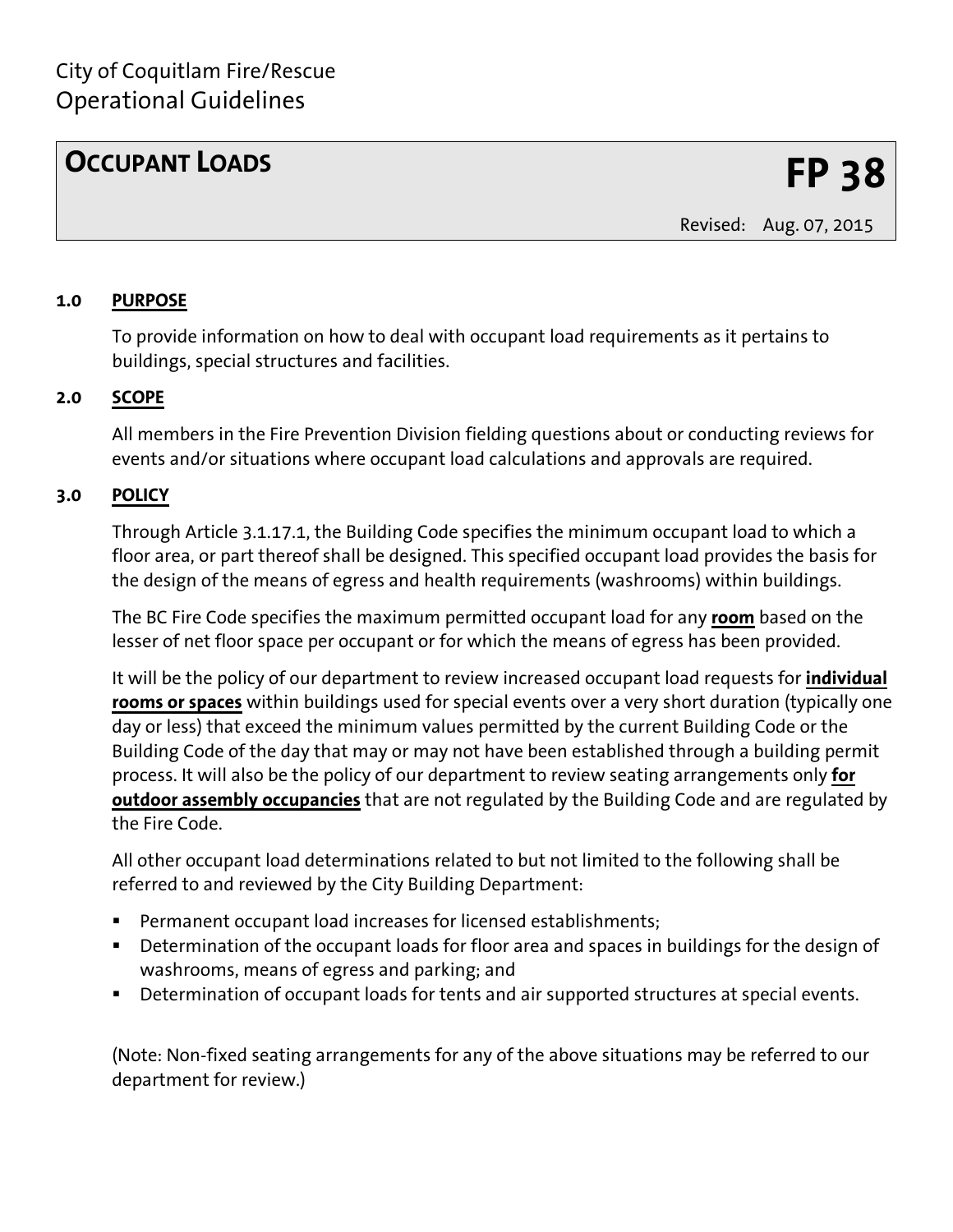Revised: Aug. 07, 2015

The Building Department normally requires that a building permit be obtained for the above noted situations.

Please note that Table 3.1.17.1 of the Building Code specifies the minimum occupant loads for design; however, the Building Code permits higher occupant load designs up to the maximum permitted by the Fire Code.

Where occupant loads have been determined by the Building Department, and exceed those in Table 3.1.17.1, our Division shall be notified of the occupant load for the building for other than licensed beverage establishments. In these cases, DESIGN OCCUPANT LOAD signage as noted on the Office of the Fire Commissioner's (OFC) website shall be installed in a conspicuous location.

### **4.0 PROCEDURE**

If it is determined that an occupant load review is required by our department on the basis of a request or by our own determination if believed advisable, the application and inspection requirements shall be as follows.

- 1. The applicant shall submit to our department the following for review:
	- a) Two sets of draftsman quality drawings containing the following minimum information/requirements:
		- i) Depiction of the room or space in the building where increased occupant load is requested, including a key plan of the spatial location of the room or space within the overall floor area of the storey;
		- ii) Locations and dimensions of all chairs, tables, other furniture, circulatory space, aisles and relevant equipment in the room;
		- iii) Relevant dimensions of the means of egress facilities serving the room in the pertinent floor area of the building. This shall include locations of room doors, exit doors, exit facilities, corridors, and similar egress facilities. Dimensions of all such facilities shall be provided;
		- iv) Locations of exit signs and pull stations if provided;
		- v) State whether the building has been provided with a sprinkler system and/or a fire alarm system;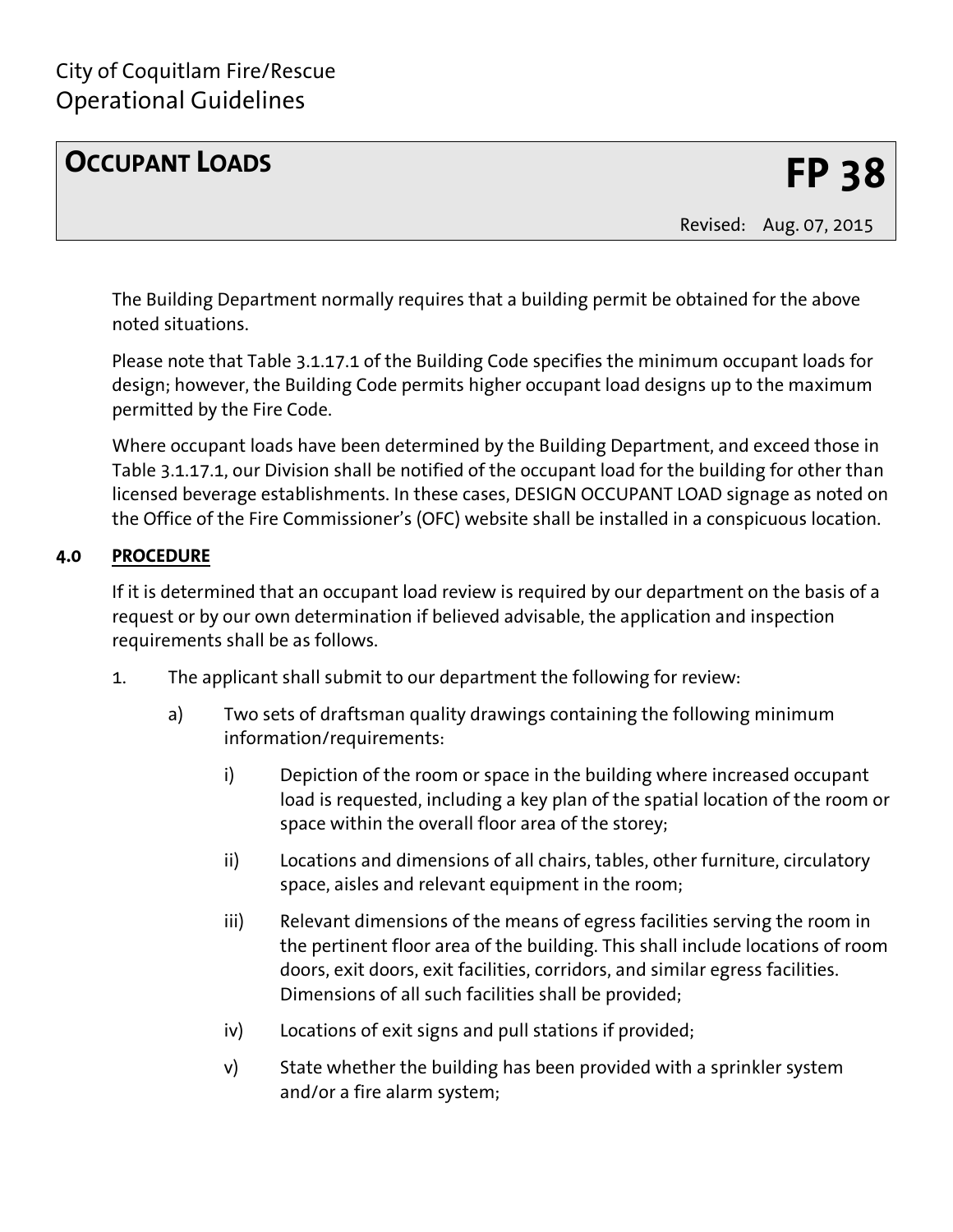Revised: Aug. 07, 2015

- vi) Indicate the occupant load of the room requested and provide calculations demonstrating compliance with Articles 2.7.1.3 and 2.7.1.5 of the BC Fire Code; and
- vii) Drawings must be properly dimensioned and to a relevant scale.
- b) Signed letter to our department stating the following:
	- i) Civic address of the facility;
	- ii) Type of event;
	- iii) Purpose of the request for higher occupant load;
	- iv) Date of the event being held;
	- v) Duration (start and end times) of the event for the increased occupant load request;
	- vi) Proposed lighting levels; and
	- vii) If liquor will be served.
- c) If liquor is being served, provide the following:
	- i) Proof of permission from the Liquor Control and Licensing Branch (LCLB); and
	- ii) Proof from the City Planning Department that the site in question is permitted to be used as such a facility.
- d) Signed letter from the owner of the property where the event is occurring granting permission for the occupant load increase.
- 2. The Fire Inspector (FI) reviewing the application shall:
	- a) At the time the application is received, date stamp all pages of both sets of drawings and other correspondence from the applicant.
	- b) Label one set of drawings as OFFICE COPY and the other drawing set as APPLICANT **COPY**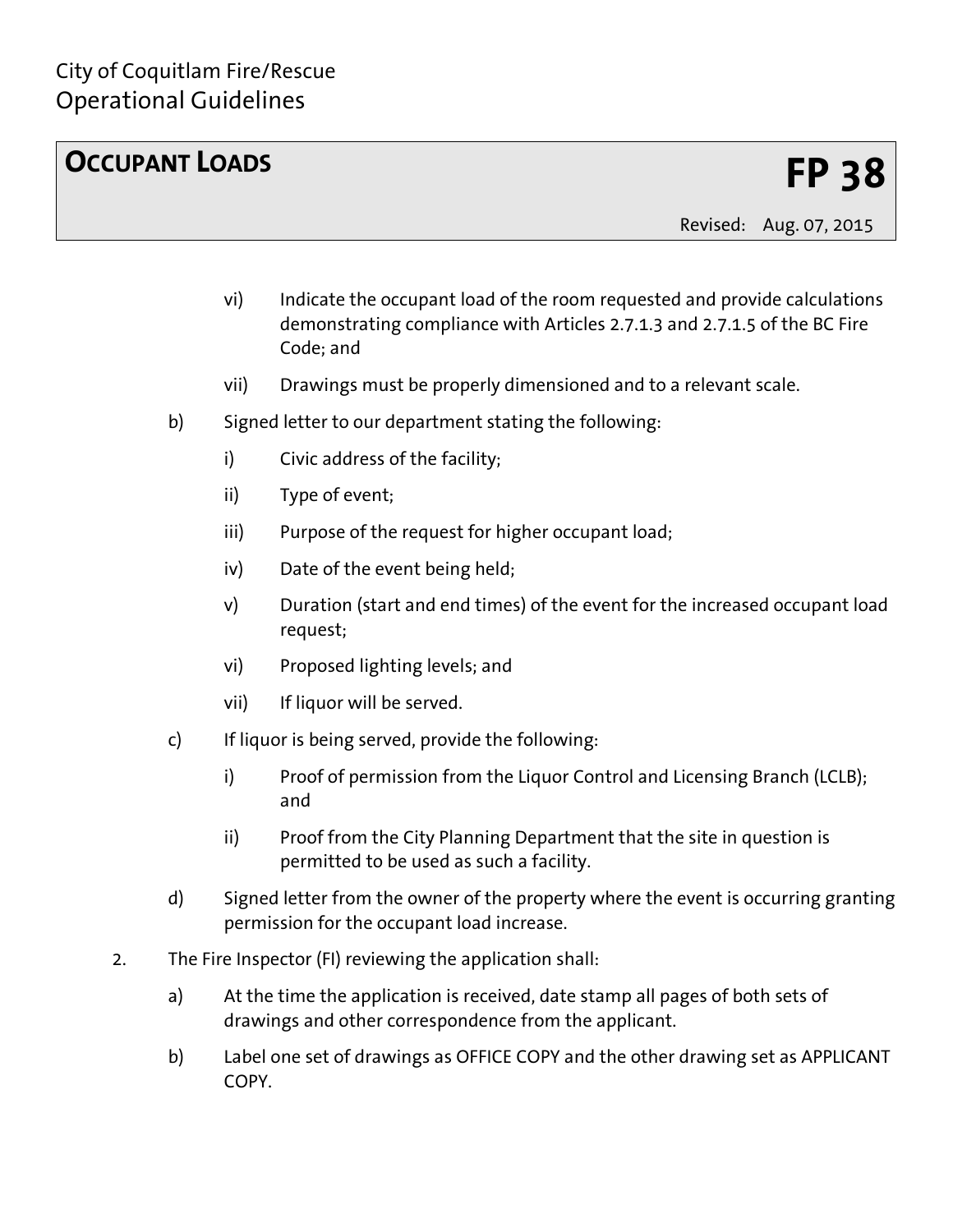Revised: Aug. 07, 2015

- c) Review plans for compliance with Section 2.7 of the BC Fire Code. During the review, the FI shall consider:
	- i) In the calculation or determination of net floor area, a provision for circulatory space such as aisles and pathways for egress shall be deducted from the gross floor space of the room;
	- ii) Whether the occupant load increase will necessitate the installation of a fire alarm system within the building if the occupant load exceeds the limits permitted by Subsection 3.2.4 of the BC Building Code;
	- iii) If the building is sprinklered, whether the means of egress credits normally afforded by the Building Code for sprinklered facilities shall apply in the case of the building being reviewed based on the age of the sprinkler system and whether its design and installation substantially complies with the current Code;
	- iv) If the application substantially complies with the requirements in the building fire safety plan; and
	- v) If additional measures such as fire watch, extra fire extinguishers, emergency lighting, etc. may be required for the event.
- d) Check and review any occupant load permits issued for the building by review of our files and that of the Building Department.
- e) Review the authenticity of the letter of permission from the owner by reasonable means.
- f) If the application is found to be acceptable, the first page of each drawing set shall be:
	- i) Stamped APPROVED;
	- ii) Contain the date, signature and LAFC badge number of the reviewer; and
	- iii) A completed form CFD-FP-20 shall be attached.
	- g) Prepare occupant load signage from the OFC website for MAXIMUM PERMISSIBLE OCCUPANT LOAD.